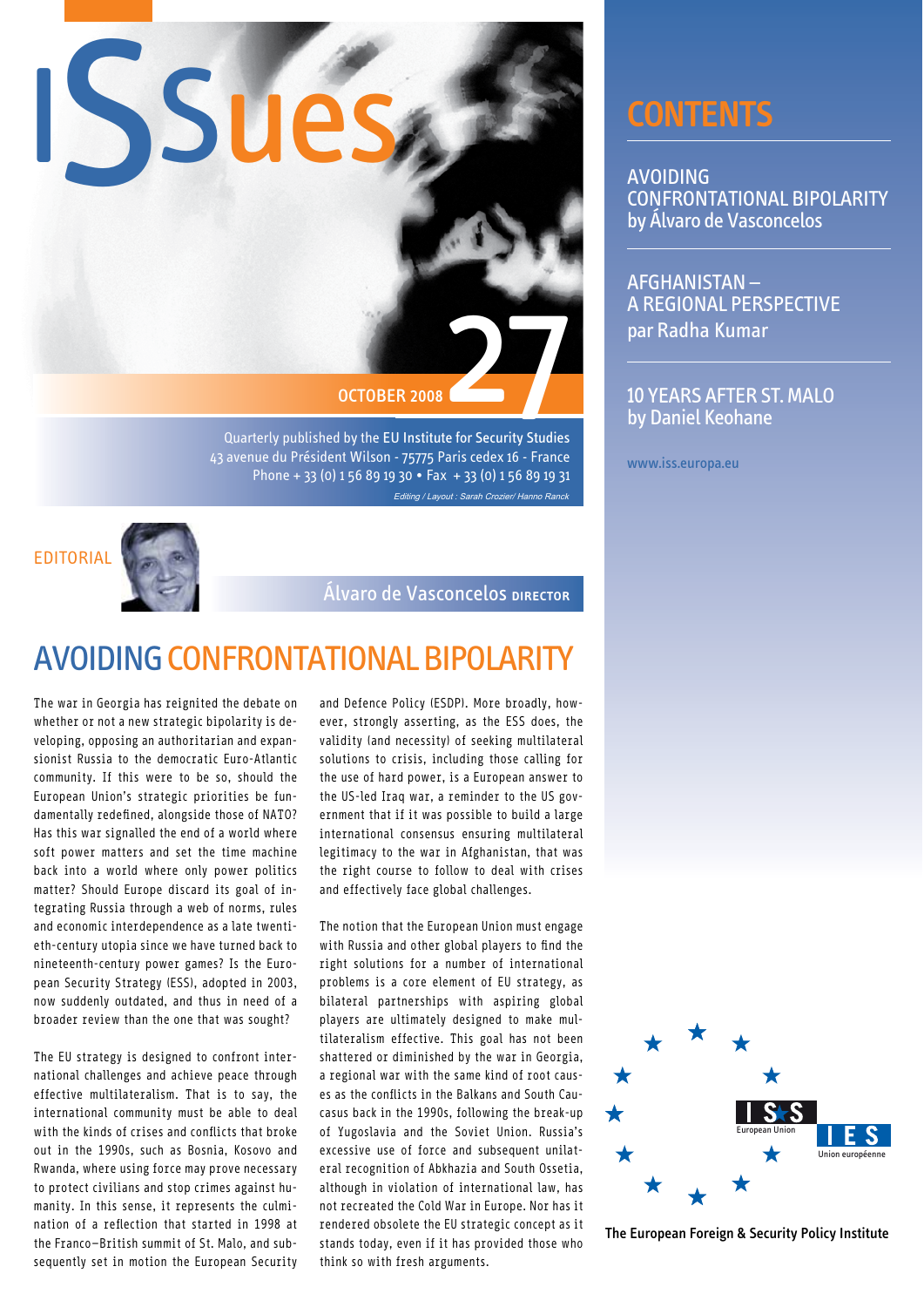

EU observers watch Russian troops pull back at the Georgian village of Karaleti

The best option for the EU remains to try to find solutions with Russia, not against Russia, for European crises, including those waiting to happen in the common neighbourhood. The fact that war in Georgia was allowed to happen at all illustrates the limits of relying solely on long-term inclusiveness based on economic interdependence. Where Russia and the other eastern neighbours are concerned, there is a clear need for EU political clout to deter aggressive nationalist behaviour. Political relevance requires the ability to prevent crises from degenerating into conflict rather than to deal with its tragic, unwanted consequences. The crisis in Georgia was not a failure of the ability to predict but of the capacity to prevent, which is what crisis-management is ultimately about. Warning bells had been sounding for some time: it was common knowledge that Georgia did not accept the pro-Russian status quo in Abkhazia and South Ossetia, and was set on changing it by whatever means, if necessary by force. It was equally known that Russia was preparing to respond in kind to any military incursion. The EU did not have enough leverage in Tbilisi to stop the crisis beforehand, since European integration was not  $-$  is not - a primary concern there. The US administration might have succeeded, but it is obvious no 'red lines' were firmly set by the Bush team either with respect to Tbilisi or for that matter to Moscow, Using coercive instruments to deter Moscow did not appear a viable undertaking to the Union any more than it did to the United States. With the agreements of 12 August and 8 September, however, it was the Union that took centre stage in the diplomatic game, first to stop the war and afterwards to assure the withdrawal of Russian troops from Georgia's territory beyond the breakaway regions.

This outcome owes much to the French Presidency's leadership, not least in securing that all EU members and institutions present a united front and delegate the response to the serious crisis to the Union  $-$  in spite of the vast differences in how to interpret Moscow's behaviour and how to deal with it. This is a most significant development that goes to prove that the EU can indeed act decisively if it does so coherently and cohesively, allowing its combined strengths to fully back the right policy options and giving political effectiveness to its ESDP missions such as the civilian monitoring mission in Georgia that was established in accordance with the agreement of 8 September.

The high level of interdependence across the entire European continent, notably with Russia, gave the Union's soft power a special role. What is important today is to consolidate the *acquis* and frame an inclusive European order that instead of ignoring Russia binds her to a set of norms and rules governing pan-European relations that have been in the making since the fall of the Berlin Wall almost twenty years ago. This European order must recognise that the continent is now home to two of the 'poles' of the international system - the Union and Russia. Accepting Russia's claim to the status of global player also means it must play by the rules. renouncing the unilateral use of force and by doing so avoiding a relapse of the division of Europe along antagonistic lines. The war in Georgia proves vet again that the unwarranted use of force is no solution either to divisions inside societies or to disputes between states, and that those who think otherwise lose legitimacy and credibility.

A strategic objective for the EU is to work for political convergence and economic integration at continental scale, no longer through concentric circles, as was put forth twenty years ago, but rather through interlocking circles. The first step is to offer a clear perspective of EU membership to the European eastern neighbours, starting with the Ukraine, making it clear that this requires full-fledged democracy and the banishment of extreme nationalism. For Russia, this requires strengthened economic, technological and scientific ties to go hand in hand with strict observance of the pan-European security principles of the OSCE Paris Charter of 1990. Delegitimising power politics is the only basis for a 'Europe whole and free' where war will be something of the past, and that again is calling for 'a new beginning'. Shaped by the same principles as the OSCE Charter, a new beginning could include a continental security agreement between the EU, as such, and Russia, containing stronger commitments on the non-use of force and human rights protection, as a component of the EU-Russia Strategic Partnership, thus in effect making it one of the 'interlocking circles' of pan-European security. A satisfactory handling of the remaining aspects of the Georgia crisis. respectful of its integrity and diversity, and mindful of its sovereign European future, is the first test of the ability and willingness of Russia to build that partnership. The success of that partnership will depend also, in good measure, on the ability of the European Union to define not only a common vision of its relations with Russia, but also common policies in critical areas such as energy.

Any league of democracies such as American neo-conservatives have been proposing is dangerously reminiscent of the Cold War. There is no evidence the democratic world is threatened by a sinister alliance of rogue and undemocratic states, and it is wrong to seek an indication of this turn of events in the crisis in Georgia. The interest of the Union lies in the exact opposite direction to the neo-cons' mantra. It is unquestionably a priority of the European Security Strategy to avoid not only European but also a global bipolarity, Global bipolarity would oblige countries all over the world to take sides, making it impossible to promote concerted action to face global challenges ranging from climate change to food and financial crises, and utterly impossible to protect civilians from violence and conflict and keep international peace. There is no solution for many such questions without Russia or China's cooperative engagement. They have yet to prove that they are prepared to take their share of the burden, but it is an outcome worth trying to achieve.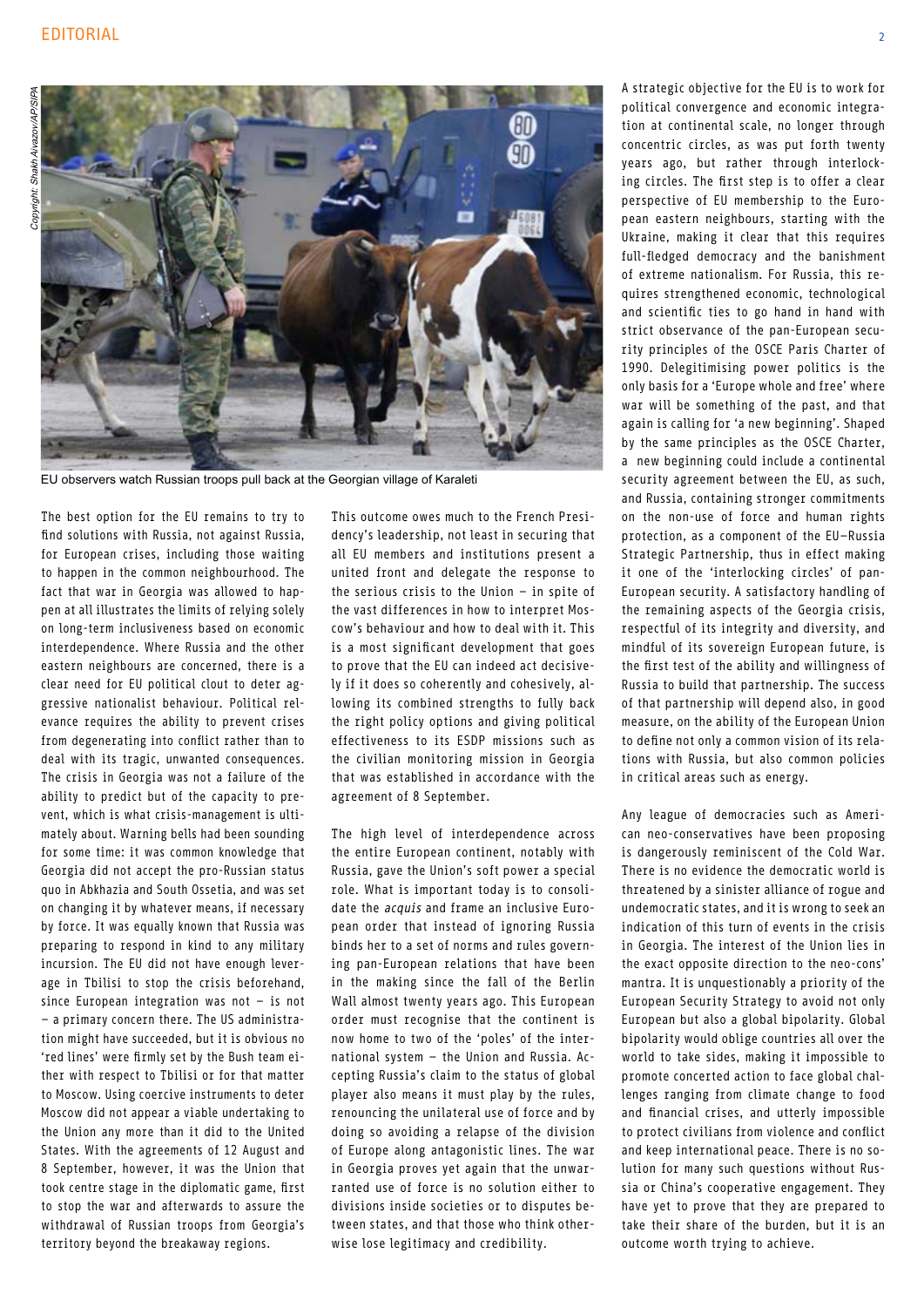## **EUROPEAN INTERESTS AND STRATEGIC OPTIONS**

In 2008 the EUISS organised a series of seminars across Europe on the implementation of the European Security Strategy (ESS). The series, entitled 'European Interests and Strategic Options', concluded with an event in Paris hosted jointly with the French EU presidency.

The ESS, drafted under the guidance of High Representative Javier Solana, aimed to define the security challenges confronting the Union and to provide a common sense of purpose to the EU in shaping the international system. The rationale behind the Union's strategy is to bring together its soft power and its emerging hard power to make multilateralism more effective. The seminar series reviewed the progress made in the five years since the Strategy was adopted, and looked at ongoing challenges.

Despite some differences of opinion, participants in the series broadly agreed on the general relevance of the 2003 Strategy, as a doctrine founded on effective multilateralism as a way of solving global and regional problems. However, changes on the international stage since 2003, including the emergence of new global actors, require new visions and approaches to fine tune the Strategy. The EU needs to learn how to marry its combined power, values and interests in the new global context.

### The EU and global governance: rules, power, priorities

Organised jointly with the Istituto Affari Internazionali Rome, 5-6 June 2008

The three workshops of this event dealt with the implementation of the ESS in: security and development; non-proliferation and disarmament; and human rights.



Secretary-General of the Italian MFA Giampiero Massolo

A common approach to the Neighbourhood Organised jointly with the European Centre Natolin Natolin, 27-28 June 2008

This seminar took stock of the European Neighbourhood Policy and identified views from the neighbours. Four working groups addressed the themes of: democracy and good governance; unresolved conflicts; energy security; and borders.



Polish Foreign Minister Radoslaw Sikorski (left)

All seminar reports are available on the Institute's website: www.iss.europa.eu

## The EU's approach to international security Organised jointly with the Finnish Institute of International Af-

fairs and the Swedish Institute of International Affairs Helsinki, 18-19 September 2008

The focus of this event was ESDP. Working sessions were held on: the security challenges facing the EU; improving ESDP tools, capabilities, and financing; and coherent use of different policy instruments, notably for crisis management.



Carl Bildt, Álvaro d

### Which strategy for the European Union's security interests?

Organised jointly with the French Presidency of the EU Paris, 2-3 October 2008

This final seminar brought together the threads of the earlier events, and identified lessons learned, political orientations and implementation priorities. It also included a discussion on the two recent French defence-related white papers.



Nick Witney, Claude-France Arnould, Carlo Magrass

#### **ISS PUBLICATIONS**

The EUISS's transatlantic researcher looks back at US foreign policy over the last 8 years. He argues that regardless of whether Obama or Mc-Cain wins the upcoming presidential election, it will be difficult to meet the high European expectations for a new era. The paper focuses on US relations with Iraq, Iran and China, as well as touching on Europe and Russia.

EU-UN cooperation in military crisis management: the experience of EUFOR RD Congo in 2006 Occasional Paper n°72 - 09/2008 Claudia Major

Since its first autonomous military operation in the Congo in 2003, the EU has increased its role in military crisis management around the world. This paper looks at the often disappointing results of EU-UN cooperation, using the example of the EU's later operation in the Congo in 2006. Analysing the limits and institutional constraints to effective cooperation, the paper presents recommendations that can be enacted at the working level in future collaboration.

L'Union et les armes légères et de petit calibre (ALPC) Policy Brief n°3 - 09/2008 Damien Helly

By prioritising prevention, the EU could maximise the use of its resources and build the capacity of governments and societies to combat the flow of small arms and light weapons.

EU security and defence: Core documents 2007 Chaillot Paper  $n^{\circ}112 - 10/2008$ Compiled by Catherine Glière

A compilation of official EU documents related to security and defence, including statements, decisions, actions, etc by the relevant EU structures. Available in English and in French.

**Education and training for** European defence equipment programmes ISS Report  $n^o2 - 10/2008$ Sophie de Vaucorbeil & Daniel Keohane

This report looks at some of the problems in existing education and training programmes, and presents recommendations to help develop mutual understanding in the European armaments community.

All publications are available on the ISS website.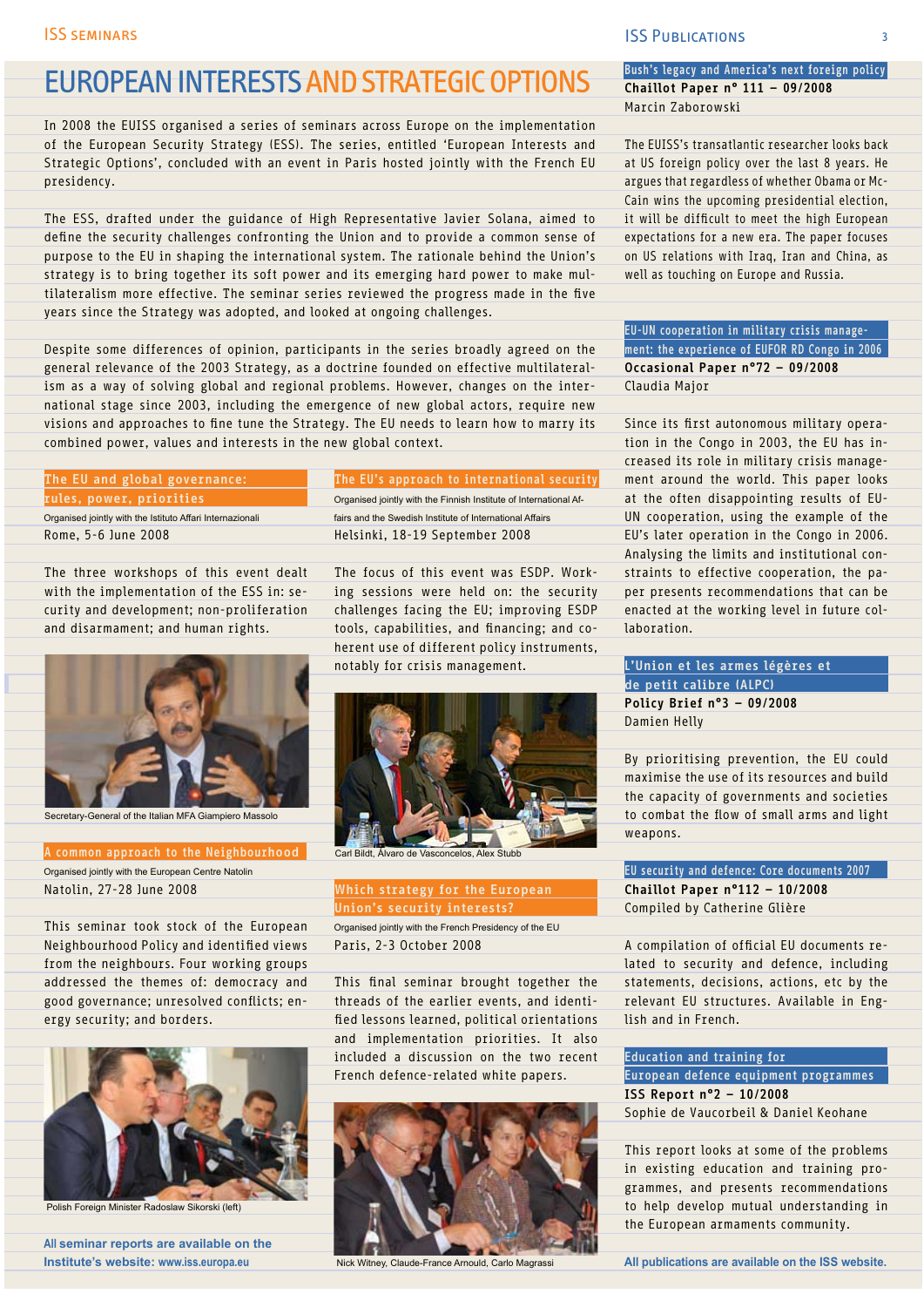## France24.com

### 20 July 2008

### ICC case against Sudan's al-Bashir stirs controversy

... Damien Helly, Sub-Saharan Africa specialist at the EU Institute for Security Studies (EUISS), is adamant that the Court can wield significant influence. "We must not underestimate the impact this arrest warrant could have if it is finally issued," he argues, pointing to the examples of the former Yugoslavia's Milosevic and Liberia's Taylor. "In those cases, the consequences were tangible. The indictments entailed either negotiations for the culprits' exile, regime changes through popular revolt, or conflict management through diplomacy." According to Helly, "if an arrest warrant is issued against al-Bashir, the Sudanese leader could be outlawed by the international community. International pressure could limit his room for manoeuvre, at least outside his country. This is where the Court comes in handy."

#### **International Herald Tribune**

#### **14 August 2008**

#### EU wants to firm up Russia-Georgia peace deal

EU diplomats hope international political pressure will lead Russia to pull its troops back to South Ossetia and Abkhazia and respect the other points of the agreement: no use of force; a definitive cessation of hostilities; free access for humanitarian aid and talks on a long-term security solution in the disputed territories, as well as a return of Georgian troops to their barracks. "Political incentives are needed to make sure that there is political will on both sides to respect the text of the cease fire," said Damien Helly, an expert in crisis management at the EU's Institute for Security Studies in Paris.

#### Eurasian.net

#### 3 September 2008

### The Georgian-Russian Conflict: A Test for the European Union

But positions within the EU may be consolidating, argues one analyst in Paris. "It is the first time that member states ever agree on the necessity of the deployment of a European Security and Defense Policy mission. This is really something new," commented Sabine Fischer, an analyst from the European Union Institute for Security Studies. Solana has announced the deployment of an EU observer mission to be discussed by EU foreign ministers on September 15. ... While some American analysts have cautioned that Moscow will view any EU response as more talk than action, Fischer assesses the steps positively, "The fact that the EU presidency negotiated the ceasefire and the fact that the EU is able to call an emergency meeting within a few weeks and really play an important role in processes on the ground is not a bad record for the time being," she said.

#### Focus.de 8 September 2008

Sarkozy vermittelt im Kaukasus-Konflikt "Es ist sehr gut, dass Sarkozy nach Beginn der Krise so schnell reagiert hat", sagt Sabine Fischer, Russland-Expertin vom Europäischen Forschungsinstitut für Sicherheitsfragen (EUISS) in Paris. "Aber der von ihm ausgehandelte Pakt birgt Probleme, insbesondere lässt er Moskau Interpretationsspielraum." Etwa der Verbleib von russischen Sicherheitskräften in der georgischen Grenzregion zur Wahrung der Stabilität. Für Medwedew sind die Truppen "Friedenssoldaten", deren Verbleib nicht gegen den Deal verstößt. Auch die Erwähnung der Souveränität Georgiens fehlt in dem Vertrag.

#### International Herald Tribune/AP 8 September 2008

### Sarkozy: unlikely diplomat in Russia-Georgia fight

"It's very good that the French presidency reacted so quickly," said Sabine Fischer, an expert on Russia at the EU's Institute for-Security Studies in Paris. But the ceasefire deal has problems, she added: "It gave the Russian side room for interpretation ... this is what Sarkozy has been criticized for  $"$ 

#### Middle East Online

## 12 September 2008

#### **Rethinking the West and Iran**

The Islamic Republic of Iran can - and should --become a partner of the West rather than its adversary. Since the present Western policy of threats and sanctions has failed, the only way forward must be comprehensive negotiations with Tehran, leading to a partnership between equals. These are the bold opinions of Christoph Bertram, a prominent German commentator on security and defence matters. His carefully-argued booklet, recently published by the European Union's Institute for Security Studies, is the first to break spectacularly with the over-heated view - largely propagated by American and Israeli hard-liners - that Iran poses a danger to the entire world.

#### **De Standard**

## 21 September 2008 Austausch von Terror-Expertise Der Iranist und Turkologe Walter Posch im

STANDARD-Interview über Pakistan als end-

gültigen Teil des Schlachtfelds des "Kriegs gegen den Terror". Pakistan ist endgültig Teil des Schlachtfelds des "Kriegs gegen den Terror". Frequenz und Vehemenz der Anschläge, die Al-Kaida zugerechnet werden, nehmen zu. Gudrun Harrer befragte dazu den Experten Walter Posch. Der österreichische Iranist und Turkologe Walter Posch (42) arbeitet am Institut für Sicherheitsstudien der EU (ISSEU) in Paris. Zu seinen Forschungsschwerpunkten zählt die Sicherheitspolitik im Mittleren Osten.

## The European Voice

#### 25 September 2008

#### France seeks consensus on military capabilities

Diplomats say that the case for strengthening the military aspects of the European Security and Defence Policy (ESDP)  $-$  a priority of the French presidency  $-$  is now stronger than ever, because experiences in Chad and in Afghanistan have highlighted logistical failings and difficulties with communications as well as shortfalls in transport capabilities (especially a lack of helicopters). "Chad has given new urgency to these needs," said Daniel Keohane, a defence analyst at the Paris-based European Union Institute for Security Studies. "The problem is not a lack of ideas or plans, but implementing them." France's focus on concrete projects is therefore appropriate, he added.

#### Dziennik

#### 1 October 2008 Fiasko unijnej misji w Gruzji

Większość z ponad 300 uczestników misji - cywilnych obserwatorów i ich wsparcia, jest w Gruzji już od kilku dni. Zostali rozlokowani w czterech gruzińskich miastach - Tbilisi, Gori, Zugdidi i Poti. "Być może rzeczywiście zaistniały jakieś problemy logistyczne, ale nie można wykluczyć, że Rosjanie próbują grać na zwłokę" mówi w rozmowie z DZIENNIKIEM Sabine Fischer z paryskiego Instytutu Badań Strategicznych UE.

### **Defense News**

#### 2 October 2008 EU Ministers Pledge Capabilities

A project to create a European Security and Defense College for officers also won support. EU foreign relations chief Javier Solana told EU ministers Oct. 2 he supported the college, which would foster a better understanding of a "European crisis-management framework" and interoperability. "This will help definitely create a culture of European security." said Walter Posch. senior research fellow at the European **Union Institute for Security Studies**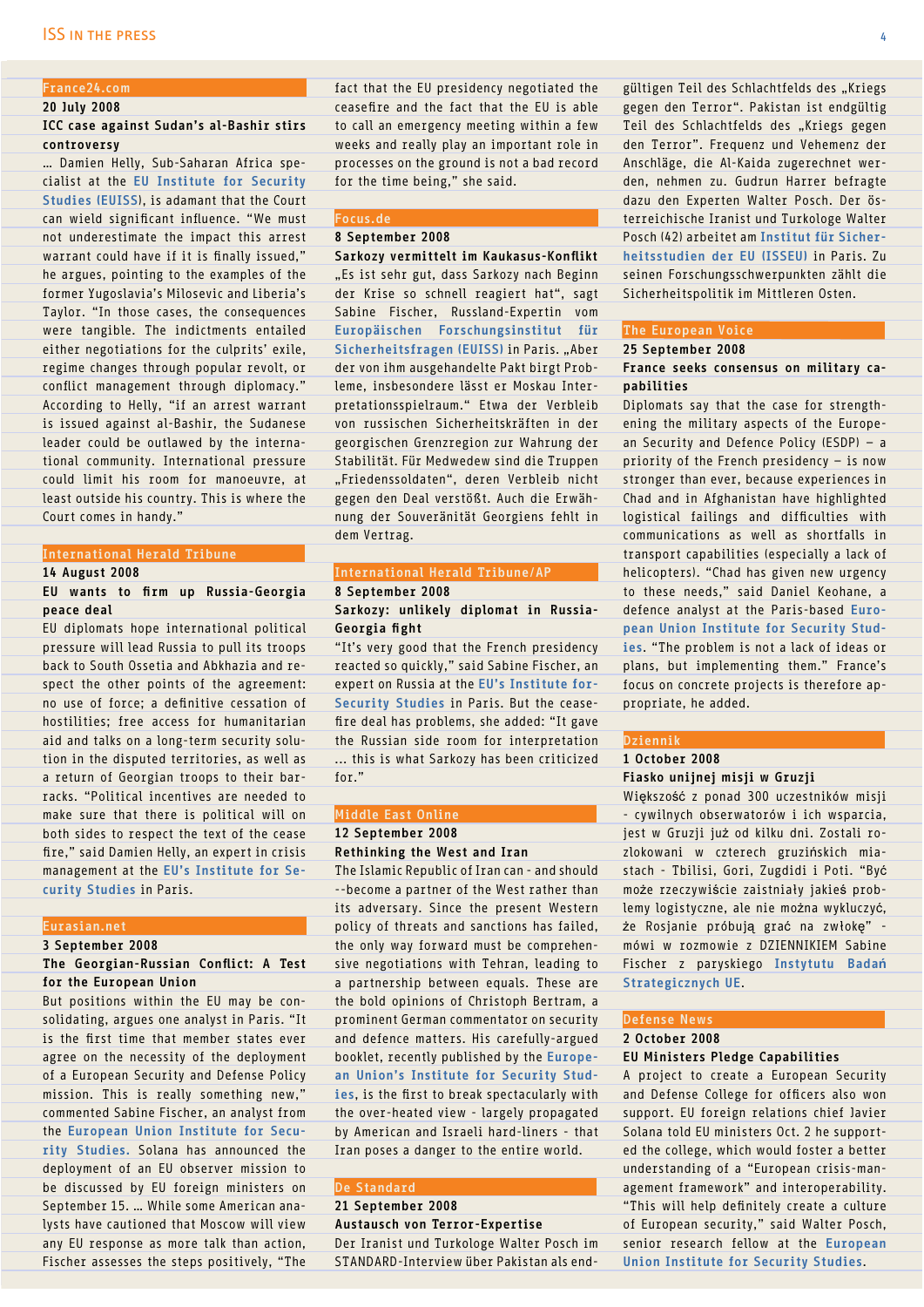

# **AFGHANISTAN - A REGIONAL PERSPECTIVE**

In April 2007, Afghanistan became the newest addition to the eight-member South Asian Association for Regional Cooperation (SAARC). Speaking on the occasion, President Hamid Karzai stressed the benefits that SAARC could bring to his country, in terms of human development as well as technology, and the benefits that Afghanistan, as a transit route for energy, goods and services, could bring to the region. One year later, at SAARC's Columbo summit in August, he focused almost entirely on the terrorist threat from Pakistan.

President Karzai's speech was made in the aftermath of the suicide attack on the Indian embassy in Kabul, in which more than 60 people were killed. Pakistan's Inter-Services Intelligence agency, ISI, was accused by the Afghan and Indian authorities of being behind the bombing, a claim that US intelligence officials have backed. Over the past two years, as India-Afghanistan ties have grown in strength, so have Pakistani fears of being squeezed by its two neighbours. As a result, the Kabul blasts have raised the spectre of a new Great Game in the region, in which India-Pakistan rivalry could worsen the already deteriorating security situation in Afghanistan, and feed a nascent Great Powers rivalry between the US and Europe on one side and Russia on the other, with China as a third entrant

The latter fear is probably alarmist. A new Great Game is unlikely; what is more probable is dangerous misperception amongst and between Great and regional powers. Such misperception is already evident in Pakistan where security hawks predict an all-out military confrontation with the US in which the frontline troops will be the Taliban and allied militant groups. In this view the next  $3$  months are decisive  $$ while US attention is focused on the transition to a new administration, there is a window of opportunity to strengthen militant infrastructure for the confrontation that looms

Alongside, the hawks warn, the US will seek India as an ally in its confrontation, so that Pakistan can be squeezed on its eastern as well as western borders. There is little doubt that strategic competition between India and Pakistan will substantially contribute to increasing violence in Afghanistan, as well as in Pakistan and India. But is India-Pakistan rivalry inevitable?

Not necessarily. Pakistani Prime Minister Gilani's response to President Karzai's speech was telling. Instead of indulging in furious counter-allegations against India, as he did in New York in July, he stressed that combating terrorism had to be a joint effort by the SAARC countries. At the same time, he promised Indian Prime Minister Manmohan Singh that he would institute an enquiry into the Kabul attack. In Sepand President Zardari in October, may help improve this context. As far as South Asia is concerned there are two major countries involved with Afghanistan, India and Pakistan. It has always made sense that the two separate peace processes - between India and Pakistan and between Pakistan and Afghanistan - should coincide. Working in parallel, each could strengthen the other. But this has been the most difficult



SAARC Summit: Afghanistan's President Hamid Karzai and Pakistan's Prime Minister Yousuf Raza Gilani

tember, Pakistan's new President, Asif Ali Zardari, invited President Karzai to be the only dignitary at his swearing-in. And in October, the Indian and Pakistani leaders agreed to revitalise the Joint Counter-Terrorism Mechanism they set up in 2006.

These may be straws in the wind, or they may be straws to merely clutch at. It is not clear whether the Pakistani army supports the government's gestures, and it remains the dominant power in the country. But it is also dependent on outside support, and a coherent as well as coordinated international strategy could exert considerable leverage over it. Thus far the escalating conflict in the borderland of Afghanistan and Pakistan has obscured the peace initiatives promised by the two governments, even though the regional government of Pakistan's North-West Frontier Province. led by the Awami National Party, is ideally positioned to revive the Peace Jirga (trihal council)

The restart of an India-Pakistan peace process, announced by Prime Minister Singh goal to achieve. The two peace processes have thus far been on a seesaw: when one is up, the other is down. Could this be a moment to bring them in sync?

That depends. What is wanted is rapid action for not only the Afghan-Pakistan Peace Jirga but also simultaneous peace jirgas in Pakistan's tribal areas - combined with a joint NATO-US-Pakistan counter-terrorism strategy that targets militant infrastructure as well as key leaders, instead of civilians. There is little doubt that the Pakistani political parties will commit to such a strategy, and the Afghanistan political parties can be prodded to do so. Within South Asia there is widespread support. and the restoration of the India-Pakistan peace process could provide a face-saver for the Pakistan army. But the countries with leverage over the army are the US. China and Saudi Arabia, followed by the EU and the Gulf countries. If they can get Pakistani army backing for, and adherence to, the India-Pakistan and Afghanistan-Pakistan peace processes, then there is a ray of light ahead.